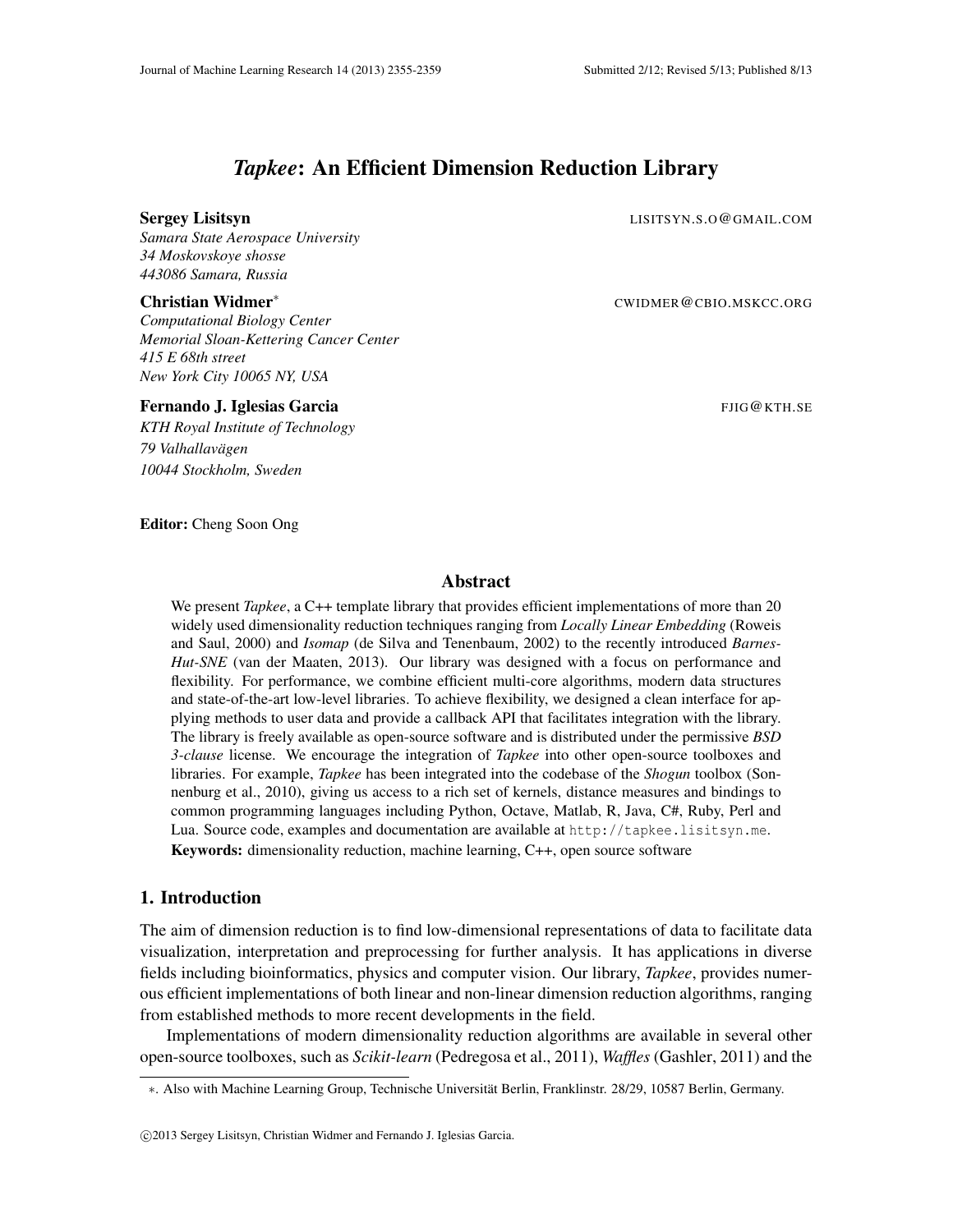*Matlab Toolbox for Dimensionality Reduction* by Laurens van der Maaten. In contrast to existing toolkits, our aim is to provide a generic C++ library in the spirit of the *Standard Template Library* to allow for greater flexibility. In particular, we designed *Tapkee* to be callback-centric (i.e., externally defined functions may be passed to the library as arguments), which naturally enables the user to combine our library with custom distance or similarity measures, which are at the core of the most dimensionality reduction algorithms. Our second central design goal is efficiency. For this, we combine advanced data structures (such as cover tree by Beygelzimer et al., 2006), with efficient libraries (as ARPACK) and carefully engineered, well-tested C++ code. Furthermore, we provide parallel implementations of many algorithms using *OpenMP* and preview preliminary support for *GPU* computing. Finally, we want *Tapkee* to be easy to use. Therefore, we provide a simple, well-documented API and usage examples for each method. To support the user in the choice of algorithms, we provide mathematical background for each method on the project website.

To facilitate the use of *Tapkee* for the end-user, we distribute our library as part of the *Shogun* toolbox, providing access to its language bindings to such languages as Python, MATLAB, Java and a rich set of kernel and distance functions. However, we emphasize that *Tapkee* is a stand-alone library. The integration of *Tapkee* into C++ projects or other toolkits is therefore highly encouraged by its software design (a template library with callbacks and only few dependencies) as well as the choice of a permissive software license (*BSD*). Source code, documentation and various graphical and code examples can be found on the project website: http://tapkee.lisitsyn.me.

# 2. Implemented Algorithms

Currently, our toolkit provides implementations of the following algorithms:

- 1. Local neighborhood methods, such as *Locally Linear Embedding* (Roweis and Saul, 2000) and *Neighborhood Preserving Embedding* (He et al., 2005). This group also includes *Hessian Locally Linear Embedding* (Donoho and Grimes, 2003), *Local Tangent Space Alignment* (Zhang and Zha, 2004) and *Linear Local Tangent Space Alignment* (Zhang et al., 2007);
- 2. Classic distance-based methods such as *Multidimensional Scaling* and *Isomap* along with its landmark approximations such as *Landmark Multidimensional Scaling* and *Landmark Isomap* (de Silva and Tenenbaum, 2002);
- 3. Graph-based methods, such as *Laplacian Eigenmaps*(Belkin and Niyogi, 2002), *Locality Preserving Projections* (He and Niyogi, 2003) and *Diffusion Maps* (Coifman and Lafon, 2006);
- 4. Iterative methods such as *Stochastic Proximity Embedding* (Agrafiotis, 2003), *Factor Analysis*, *t-SNE* and *Barnes-Hut-SNE* (van der Maaten, 2013);
- 5. Widely known *PCA* and *kernel PCA*, *Randomized PCA* (Halko et al., 2011) algorithms.

# 3. Software Design

*Tapkee* is a C++ pure template library with a flexible, modular structure. In practice, this allows easier integration of the library code into existing projects without the need for linking. Furthermore, the library code is specialized during compilation with capabilities of compile-time optimization and customization (e.g., custom floating point precision or linear algebra solvers). As a major design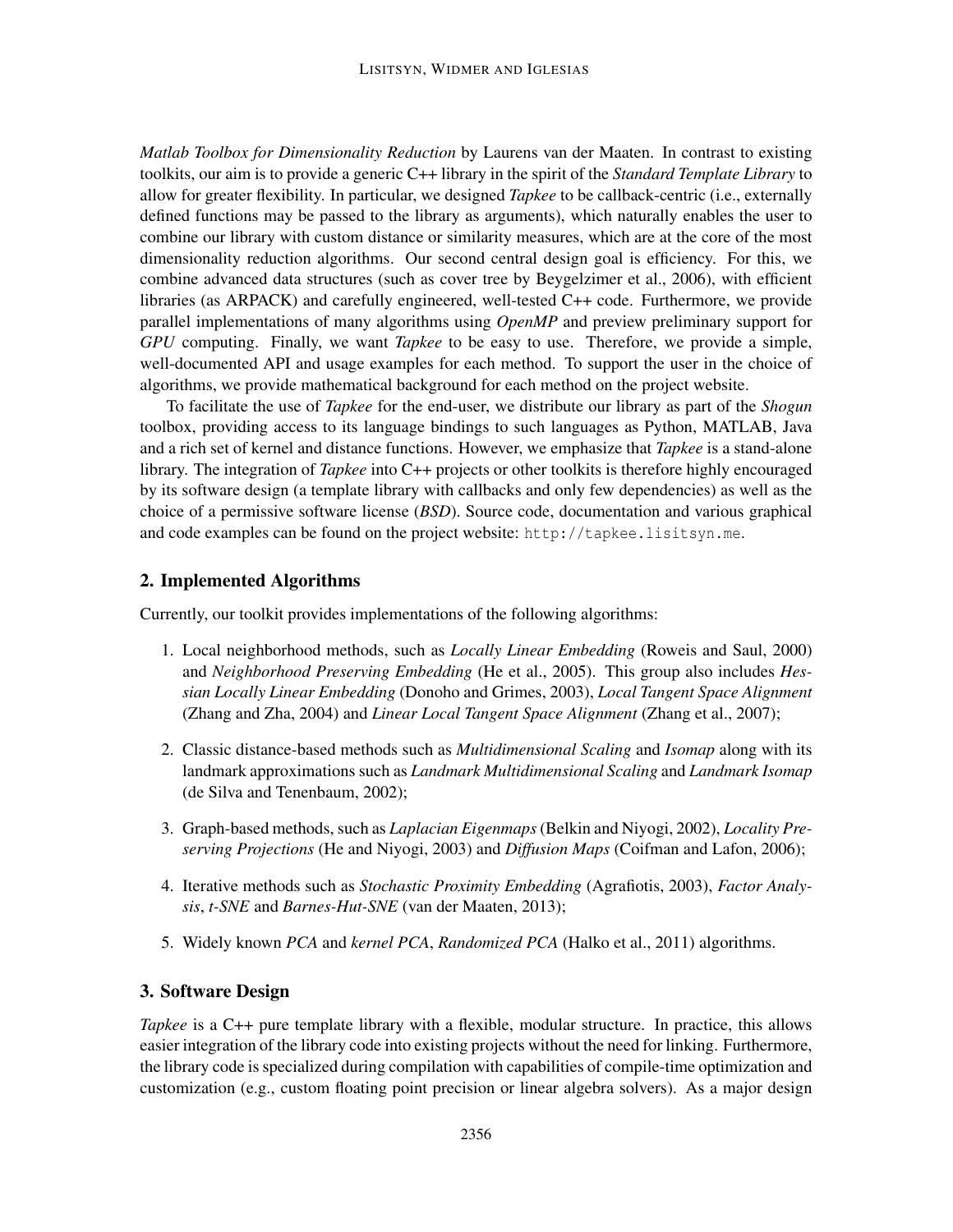

Figure 1: Swissroll 3D data and its embedding constructed with *Isomap* (on the left); embedding of the faces data set computed with *t-SNE* (in the middle); embedding of English words computed with *kernel LLE* using *Ratcliff-Obershelp* as similarity measure (on the right).

principle, our library is engineered to be *callback-based* (with externally defined functions passed to the library as arguments). The algorithms in our library are implemented as generically as possible (formulated in terms of callback functions) with callbacks providing the interface between the user data and algorithm. For example, the user may want to embed biological sequences using a string kernel from a third party library, which—using callbacks—can be passed to *Tapkee* as a custom similarity measure. A major benefit of our callback-centric design is the improved re-usability of our software, as user-defined callback functions may contain complex custom code or operate on custom data structures without any changes to our library code.

Most dimensionality reduction algorithms rely on linear algebra operations, nearest neighbor finding and the solving of eigenproblems. To address the need for high performance linear algebra we leverage the *Eigen3* template library. This makes our implementations safe, easy to read and fast. Next, we approach the nearest neighbor problem with the *vantage point tree* and the *cover tree* data structures (Beygelzimer et al., 2006) which can be used with arbitrary metric spaces. Finally, to solve eigenproblems arising in most of the implemented algorithms we employ three methods: QR decomposition, Lanczos method from the *ARPACK* library and a randomized method described in Halko et al. (2011). The library supports all major platforms (*Linux*, *Mac OS X* and *Windows*). To ensure quality we combine unit-testing and continuous integration with *Travis*.

### 4. Applications

We have successfully applied *Tapkee* to compute low-dimensional representations of various data sets including images and biological sequences. Images were taken from the widely-known *MNIST* data set. To demonstrate an embedding of string objects, we computed a 2*D* embedding of English words and biological sequences (gene starts) for several organisms. See Figure 1 for examples of 2*D* representations computed with *Tapkee* and the website for more graphical examples. At the time of writing, we are aware of several successful applications of *Tapkee* to problems in hydrodynamics, bioinformatics and exploratory analysis of energy landscapes, from user feedback.

# 5. Comparison To Related Work

We have compared our implementations with their counterparts in *Scikit-learn* 0.13.1, *Matlab toolbox for Dimensionality Reduction* 0.8 and *Waffles* 2013-04-06. We present a performance com-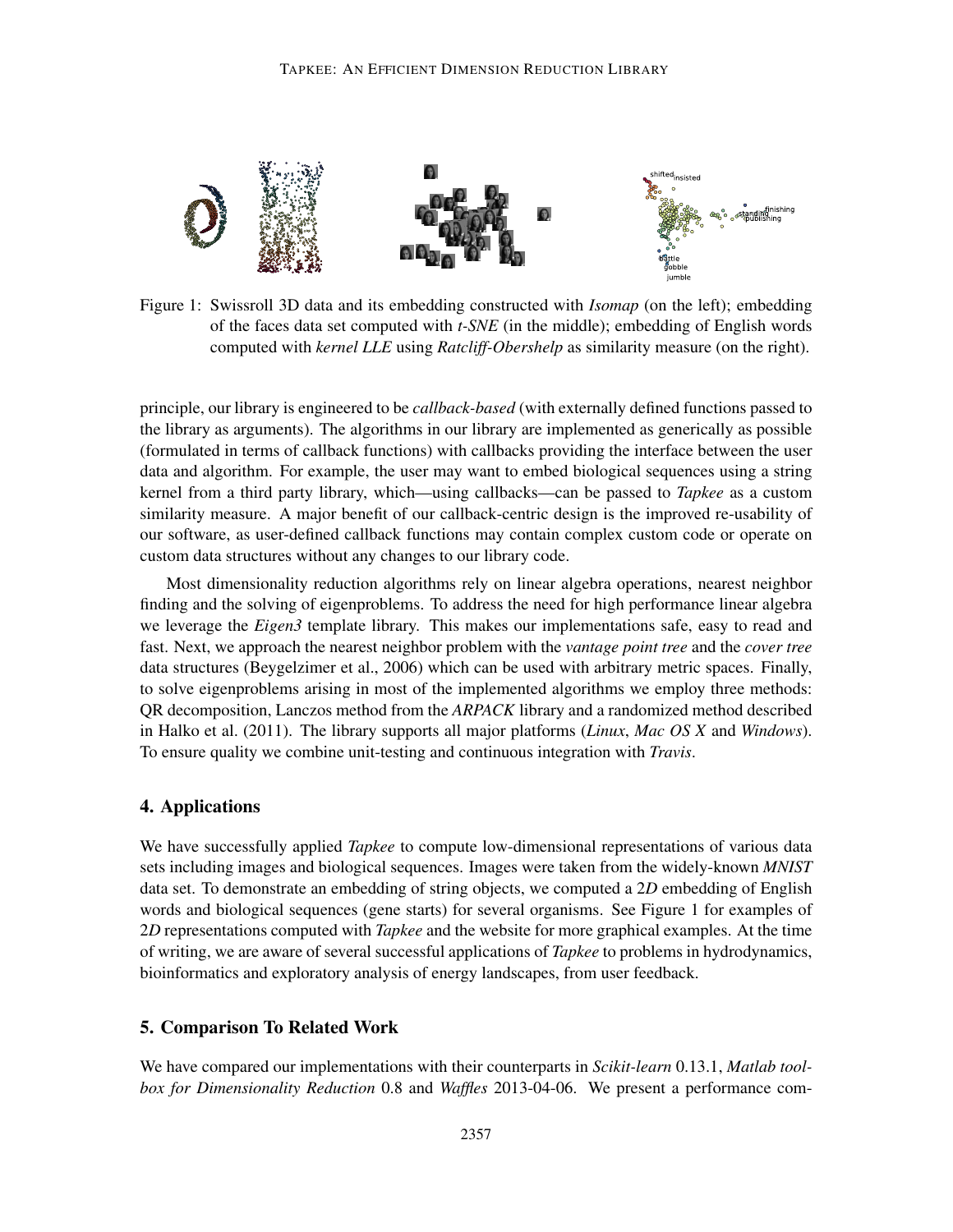### LISITSYN, WIDMER AND IGLESIAS

|                     | Tapkee                      |                                        | Scikit-learn |               | Waffles                  |               | <b>MTfDR</b> |               |
|---------------------|-----------------------------|----------------------------------------|--------------|---------------|--------------------------|---------------|--------------|---------------|
|                     | LLE                         | <b>ISOMAP</b>                          | <b>LLE</b>   | <b>ISOMAP</b> | LLE                      | <b>ISOMAP</b> | LLE          | <b>ISOMAP</b> |
| Swissroll, $k = 15$ |                             | <b>0.45</b> (0.68) <b>3.84</b> (14.60) | 0.89         | 20.71         |                          | 227.71        |              | 11.88 2433.31 |
| $MIT-CBCL, k = 20$  | 1.15 $(2.57)$ 1.20 $(3.06)$ |                                        | 12.77        | 5.94          |                          | 64.76 20.05   | 2.75         | 5.56          |
| $MNIST, k = 20$     |                             | $2.55(3.63)$ 1.93 (4.67)               | 8.40 9.12    |               | $\overline{\phantom{0}}$ | 29.92         | 2.80         | 253.55        |
| AVIRIS, $k = 80$    | 5.37(6.27)                  | 7,44(19.85)                            |              | 10.76 21.53   | $\overline{\phantom{m}}$ | 62.25         | 25.42        | 763.55        |

Table 1: Performance comparison for *Tapkee*, *Scikit-learn* (Pedregosa et al., 2011), *Waffles* (Gashler, 2011) and *Matlab Toolbox for Dimensionality Reduction* (*MTfDR*). Time is given in seconds (− means no convergence in 3 hours). For *Tapkee*, results for 4 threads and for a single thread (in parentheses) are shown.

parison<sup>1</sup> for implementations of two widely-used methods, which were present in all of the above libraries: Locally Linear Embedding and Isomap. For this comparison we used four data sets: a subset of *MNIST* (2000 vectors of size 784), swissroll with 5000 3D vectors, images from *MIT-CBCL* face recognition data set (384 vectors of size 40,000) and subsampled hyperspectral image obtained from the *AVIRIS* project (2520 vectors of size 224). We report convergence times for each implementation, method and data set in Table 1. We note that when using a single thread *Tapkee* outperforms the other implementations in all but one case. When using 4 cores, *Tapkee* is considerably faster and outperforms the other libraries in all experiments. *Scikit-learn* has the second best overall performance, which hints at the high quality of code. Furthermore, *MTfDR* has good performance for high-dimensional data sets, but shows slow convergence for problems with a large number of vectors. Finally, *Waffles*' LLE implementation sometimes fails to converge - this may be caused by the use of the power iteration method.

In summary, we find that the choice of algorithms and low-level libraries enables *Tapkee* to outperform other implementations under various conditions. For the code to reproduce the above experiments (and additional benchmarks) and an overview of available methods for each toolkit, please see our supplementary webpage http://iglesias.github.io/tapkee\_benchmarks/.

# 6. Conclusion

We have implemented an efficient and flexible library for dimension reduction with all the methods implemented using state-of-the-art algorithms and data structures. Our library readily handles big data sets and facilitates interaction with custom code using a callback-centric API. To compare our toolkit to existing software, we provide a speed comparison on a range of data sets showing considerable speed-up. We believe the infrastructure provided by *Tapkee* (such as API, modular design, bindings to libraries) can serve as a platform for further dimension reduction development. Finally, we hope that our work proves to be valuable to researchers, students and practitioners.

## Acknowledgments

We would like to thank: L. van der Maaten, J. Langford, V. Gorbatiuk, E. Andreev, D. Harmon and D. Okanohara for their code; G. Rätsch, K.-R. Müller, S. Sonnenburg and D. Kuo for helpful comments. The work was supported by Google (GSoC 2011), the Russian Foundation for Basic Research (13-07-12030, 12-07-00581-a), the Max Planck Society and DFG grant RA1894/1.

<sup>1.</sup> We used a machine with 2 Intel® Xeon® CPUs and 16Gb of RAM running Ubuntu 12.04.2 and Matlab® 2011a.